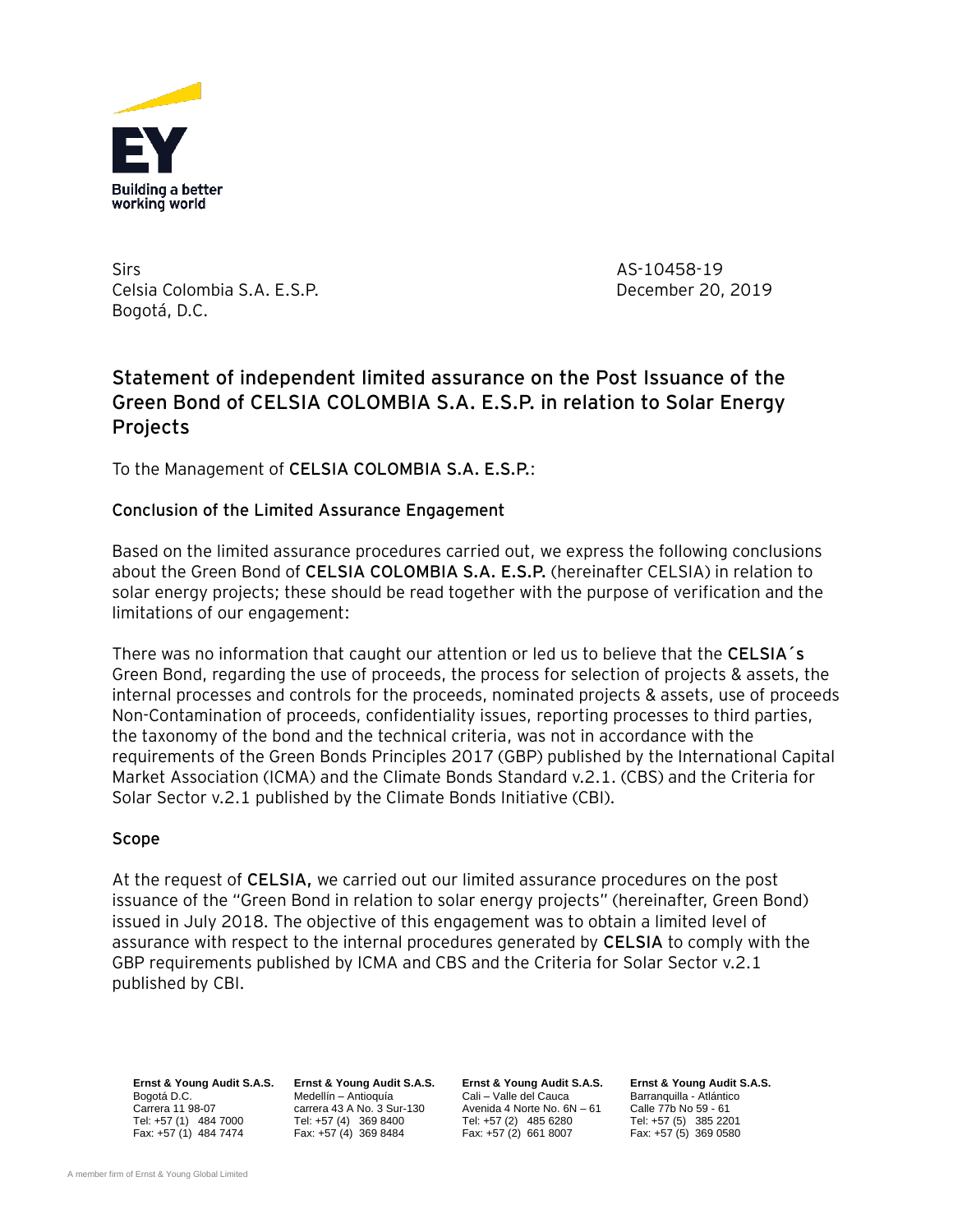

December 20, 2019

CELSIA was responsible for the preparation and implementation of the procedures that comply with the GBP requirements published by the ICMA and the CBS and the Sector Criteria for Solar v.2.1 published by the CBI and for the information that supports them.

The scope of this Assurance engagement is substantially less than one of reasonable level. Therefore, the security provided is also less. This document cannot be understood as an audit report.

### **Subject matter**

The subject matter of our limited assurance engagement was the Post-Issuance Report dated on December 2019 delivered by **CELSIA**´s administration, which included the use of proceeds, the process for selection of projects & assets, the internal processes and controls for the proceeds, nominated projects & assets, use of proceeds Non-Contamination of proceeds, confidentiality issues, reporting processes to third parties, the taxonomy of the bond and the technical criteria in accordance with the GBP requirements published by the ICMA and CBS and the Criteria for Solar Sector v.2.1 published by the CBI.

### **Limitations of our Assurance engagement**

Our assurance engagement was limited to the post-issuance of the **CELSIA** Green Bond, therefore, our procedures did not constitute an examination or evaluation of the technical, social and environmental components of projects other than those related to the issuance of the bond.

In addition, our assurance engagement was limited to reviewing the information provided by **CELSIA**´s management that supported the requirements of GBP and CBS and the Criteria for Solar Sector v.2.1. Nor, our engagement, was it intended to determine if the solar tools and technologies used for the development of the projects are the most adequate and / or efficient to meet the goals of the environmental objectives of the bond and the requirements of the Criteria for Solar Sector v.2.1. Our assurance engagement was limited to the review of the supports for the execution of the **CELSIA**´s procedures in force as of December 20, 2019.

# **Criteria**

We have carried out our review work according to:

• International Standard on Assurance Engagements (ISAE 3000) established by the International Auditing and Assurance Board (IAASB) of the International Federation of Accountants (IFAC).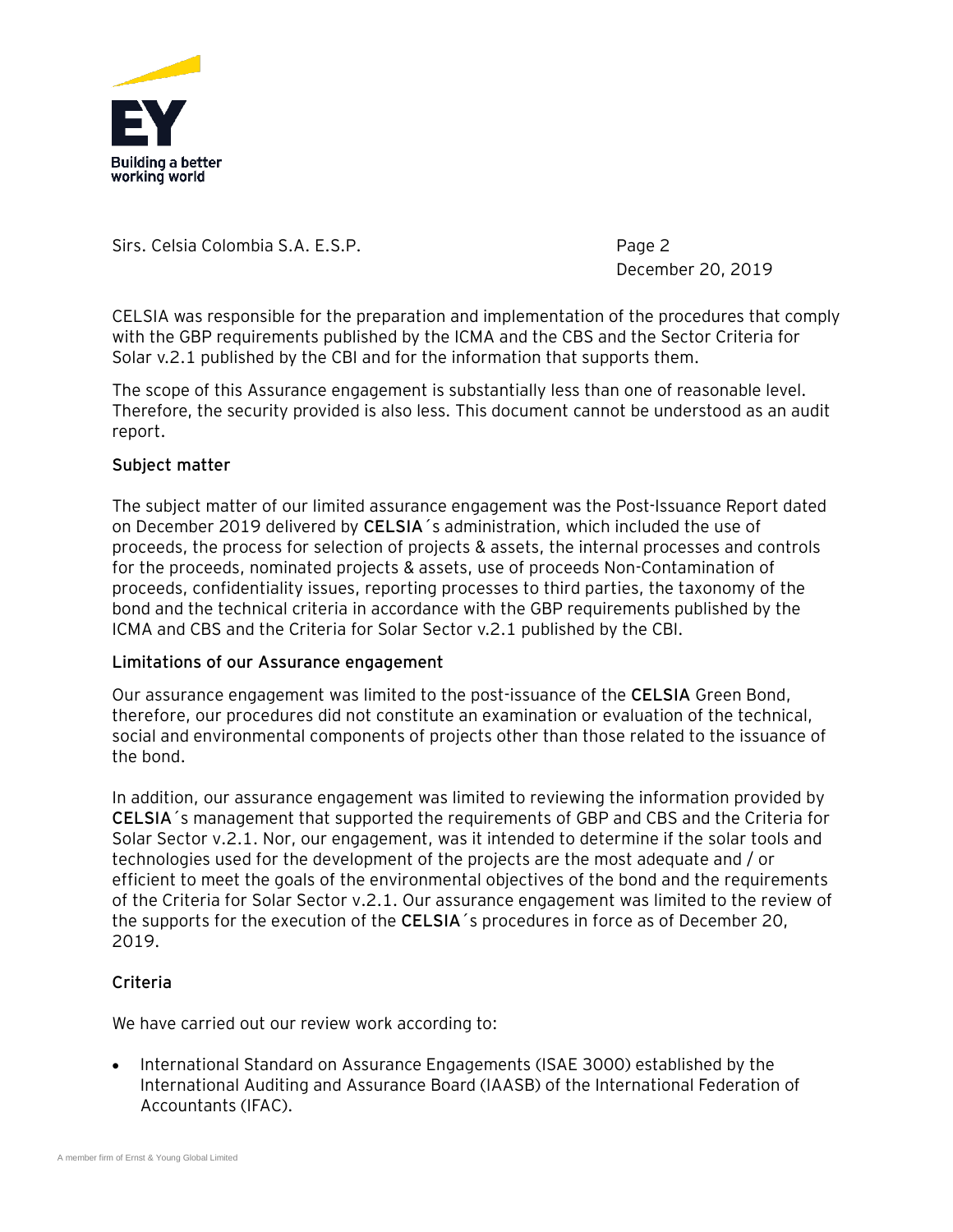

December 20, 2019

- The requirements of the Green Bonds Principles 2017 published by the International Capital Market Association.
- The requirements of the post-issuance of the Climate Bonds Standard v.2.1. published by the Climate Bonds Initiative.
- The requirements of the Criteria for Solar Sector v.2.1. published by the Climate Bonds Initiative.

We believe that these criteria were appropriate for the purpose of our limited assurance engagement.

### **Procedures Performed**

Our procedures were designed in order to:

- Determine that the Green Bond policies, procedures and supports have been prepared and executed in accordance with the requirements of GBP and implemented as defined in the pre-issuance phase, as reported by **CELSIA**.
- Determine that the information and data presented to comply with the post-issuance requirements of the CBS bond were duly supported by appropriate evidence in each requirement of the standard.

The following table presents a summary of the assurance procedures we carried out:

| Applicable Post Emission Criteria |                                |                                                                                                                                                                                                                                                                                                                                   |  |
|-----------------------------------|--------------------------------|-----------------------------------------------------------------------------------------------------------------------------------------------------------------------------------------------------------------------------------------------------------------------------------------------------------------------------------|--|
| Item                              | Requirement                    | Procedure                                                                                                                                                                                                                                                                                                                         |  |
| 4                                 | Nominated Projects<br>& Assets | It was reviewed that the issuer had a documented process to<br>determine the eligibility of projects that can be linked to the green<br>bond.                                                                                                                                                                                     |  |
|                                   |                                | It was verified that the projects linked to the green bond were aligned<br>with the achievement of the goals established in the definition of the<br>environmental objectives carried out in the pre-emission stage.                                                                                                              |  |
|                                   |                                | It was reviewed that the organization has supports that show that the<br>projects linked to the green bond are not being financed by other<br>certified climate bonds or that the green bond subject to our limited<br>assurance engagement was being refinanced through another type of<br>financing instrument " climate bond". |  |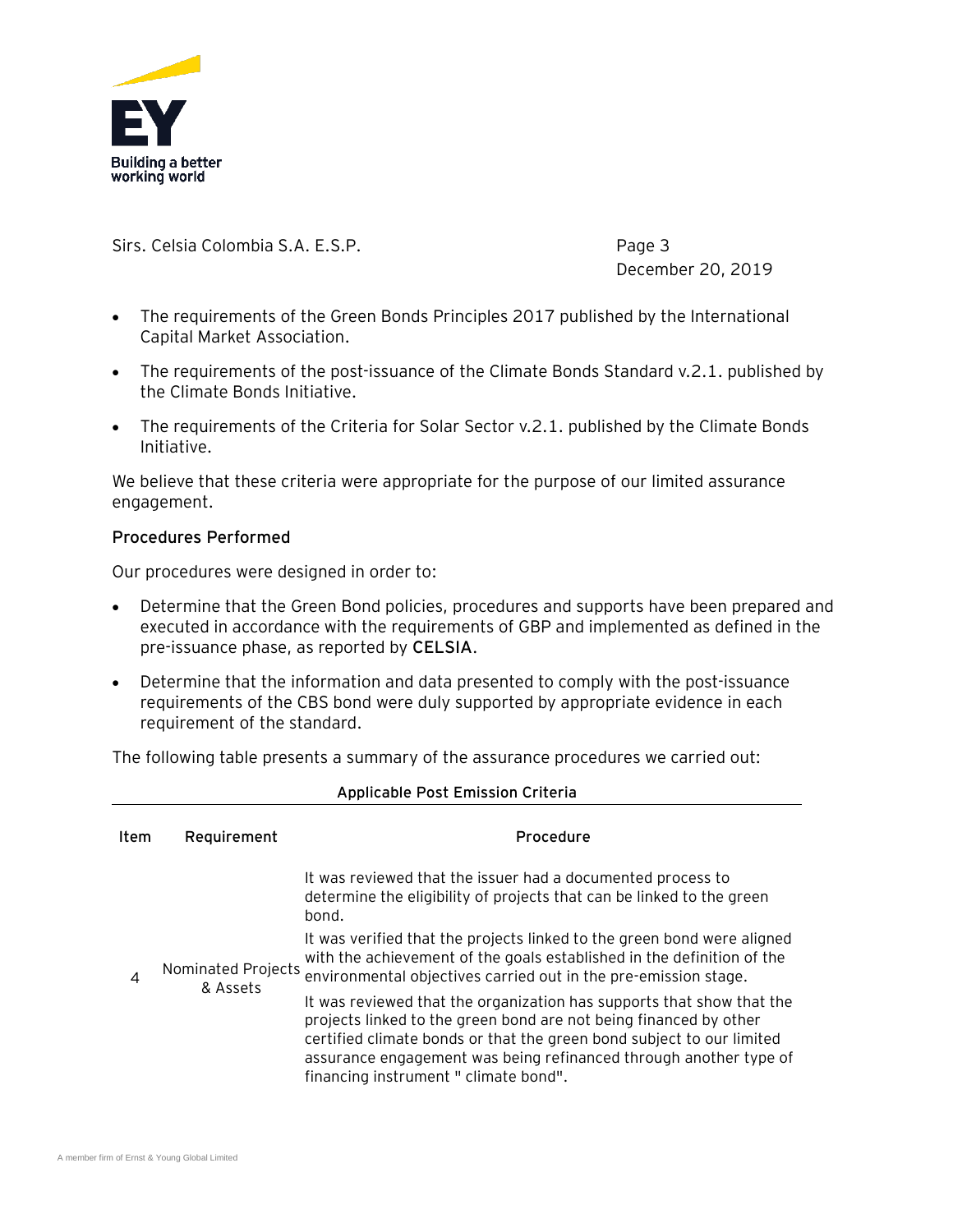

December 20, 2019

| Applicable Post Emission Criteria |                                                  |                                                                                                                                                                                                                                                                                    |  |
|-----------------------------------|--------------------------------------------------|------------------------------------------------------------------------------------------------------------------------------------------------------------------------------------------------------------------------------------------------------------------------------------|--|
| Item                              | Requirement                                      | Procedure                                                                                                                                                                                                                                                                          |  |
|                                   |                                                  | It was verified that the net proceeds of the bond were allocated to the<br>financed projects.                                                                                                                                                                                      |  |
| 5                                 | Use of Proceeds                                  | The implementation of internal documents that, within its scope,<br>involve the bond management process was verified, beginning with<br>the analysis of the financing structure of the projects and ending with<br>the issuance of the different series that are part of the bond. |  |
|                                   |                                                  | It was reviewed that the expected net proceeds of the bond were not<br>greater than the debt obligation that the Issuer acquired for the<br>financing of the nominated projects.                                                                                                   |  |
| 6                                 | Non-Contamination issuance phase.<br>of Proceeds | It was verified that the net proceeds of the bond will be credited to a<br>CELSIA's account in accordance with what was planned in the pre-                                                                                                                                        |  |
|                                   |                                                  | It was reviewed the existence of supports related to the control of<br>risks associated with the development of green bond projects.                                                                                                                                               |  |
| $\overline{7}$                    | Confidentiality                                  | It was verified that, in the required cases, the applicable<br>confidentiality agreements on the documentation related to the green<br>bond were complied with.                                                                                                                    |  |
| 8                                 | Reporting                                        | It was verified that the Post-Issuance Report dated December 2019<br>delivered by the CELSIA's administration complied with the<br>requirements of the CBS and with what was defined by the Issuer in<br>the pre-issuance phase.                                                   |  |
| 9                                 | Climate Bonds<br>Taxonomy                        | It was verified that the projects linked to the green bond were aligned<br>with the "Energy" investment area defined in Annex A: Climate Bonds<br>Taxonomy of the CBS, specifically for the criteria of solar certification.                                                       |  |
| 10                                | <b>Technical Criteria</b>                        | It was verified that the projects linked to the green bond were aligned<br>with the specific criteria of the Criteria for Solar Sector v.2.1<br>published by the CBI.                                                                                                              |  |